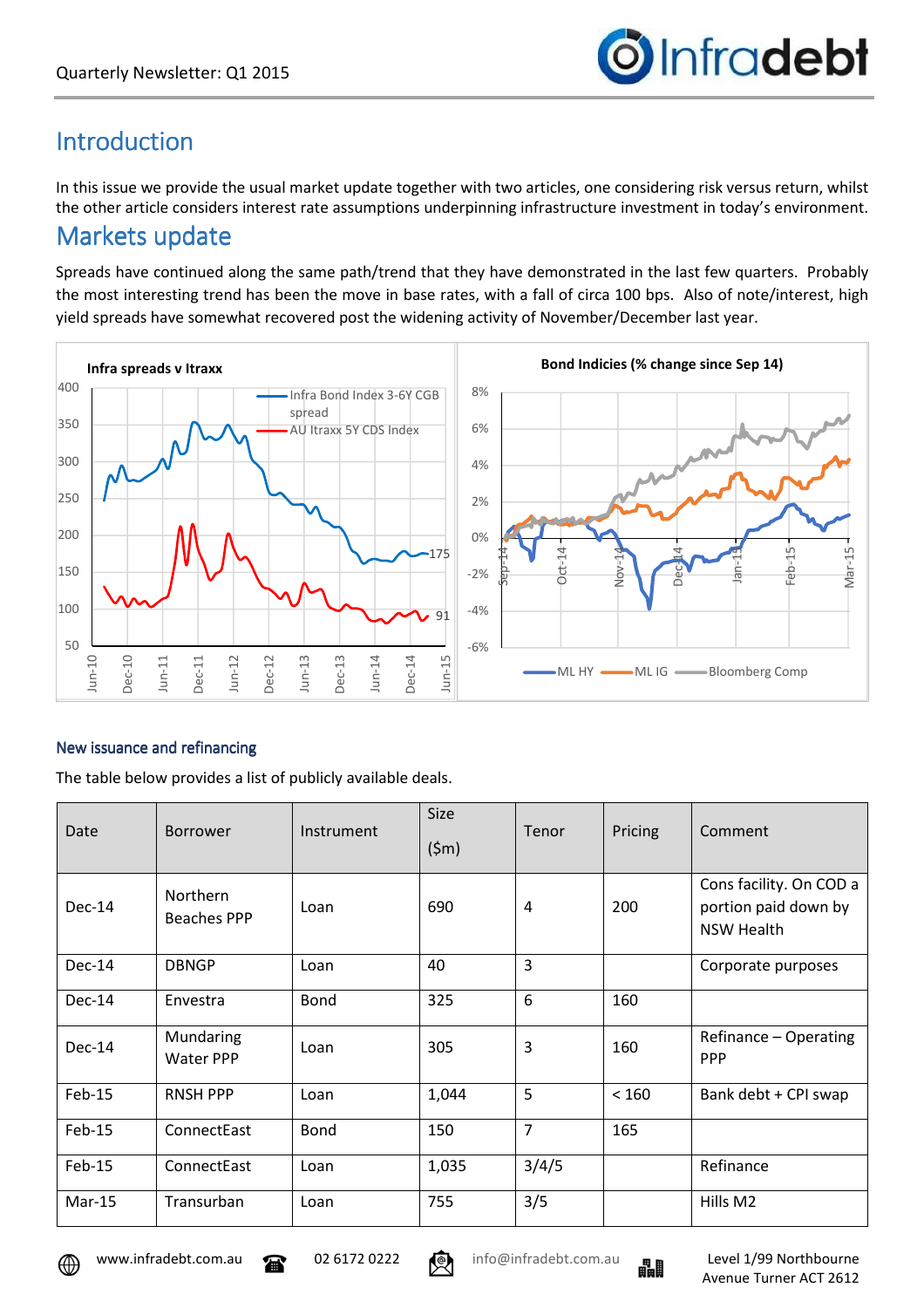

| $Mar-15$ | Sydney Desal<br><b>PPP</b> | Loan       | 1,656    | 1/3/5/7              |       | Refinance, Previous<br>terms 120/140/170<br>for $2/3/5$ |
|----------|----------------------------|------------|----------|----------------------|-------|---------------------------------------------------------|
| Date     | Borrower                   | Instrument | Size (m) | <b>Term</b><br>(Yrs) | Curr. | Pricing                                                 |

#### Equity and other news

- AMP reached financial close on their acquisition of Royal North Shore Hospital. 70% of the investment will sit in AMP's Social Infrastructure Fund with the remaining investment sitting with one, undisclosed, investment mandate.
- The ACT Government has selected two consortiums to submit final bids for the ACT Light Rail and ACT Courts PPPs, successful tenderers will be announced in Q3/Q4 2015.
- The Victorian Government has shortlisted two consortiums for Vic Schools II, with the successful tenderer expected to be announced in Q3 2015.
- The cancellation of EastWest Link has caused significant controversy, at present, no definitive announcement has been made as to compensation/break costs for the consortium.
- NorthConnex reached financial close in March 2015 this is the first unsolicited infrastructure proposal for NSW to reach a successful conclusion. The road project will link, via tunnels, the M1 and M2 Motorways.
- The number of brownfields economic infrastructure assets for sale in 2015 has fallen significantly post the outcome of the Queensland State election – it will be interesting to see how this shortfall in supply (relative to what was expected) impacts remaining large Australian privatisations this year.
- UniSuper increased their stake in Sydney Airport by a further \$200 million. The acquisition takes UniSuper's stake in Sydney Airport to approximately 14%.

### Lower risk boosts returns

I will let you in on a little secret of investing …. a sure fire way of boosting returns over the long-term … take less risk. This might seem a bit counterintuitive, particularly with quantitative easing driving down the returns of safe assets and encouraging investors to reach for yield and take more risk. We would recommend resisting this temptation. The time to take more risk is when risk return trade-offs are favourable (in general terms, when prices are low) rather than simply when risk free returns are poor.

Mathematically, risk or more accurately volatility, lowers long-term returns. At its simplest, this arises because large negative returns require even larger positive returns to recover. For example, to recover from a minus 50% return, you need to get +100%.

While this is most obvious at extreme levels of loss, the effect occurs more generally. For example, consider two strategies both with the same average level of return (say 5% a year) but with varying volatility (one with a 5% standard deviation, the other with 10%). The following figure shows the probability distribution of returns (for simplicity, returns are assumed to be normally distributed).







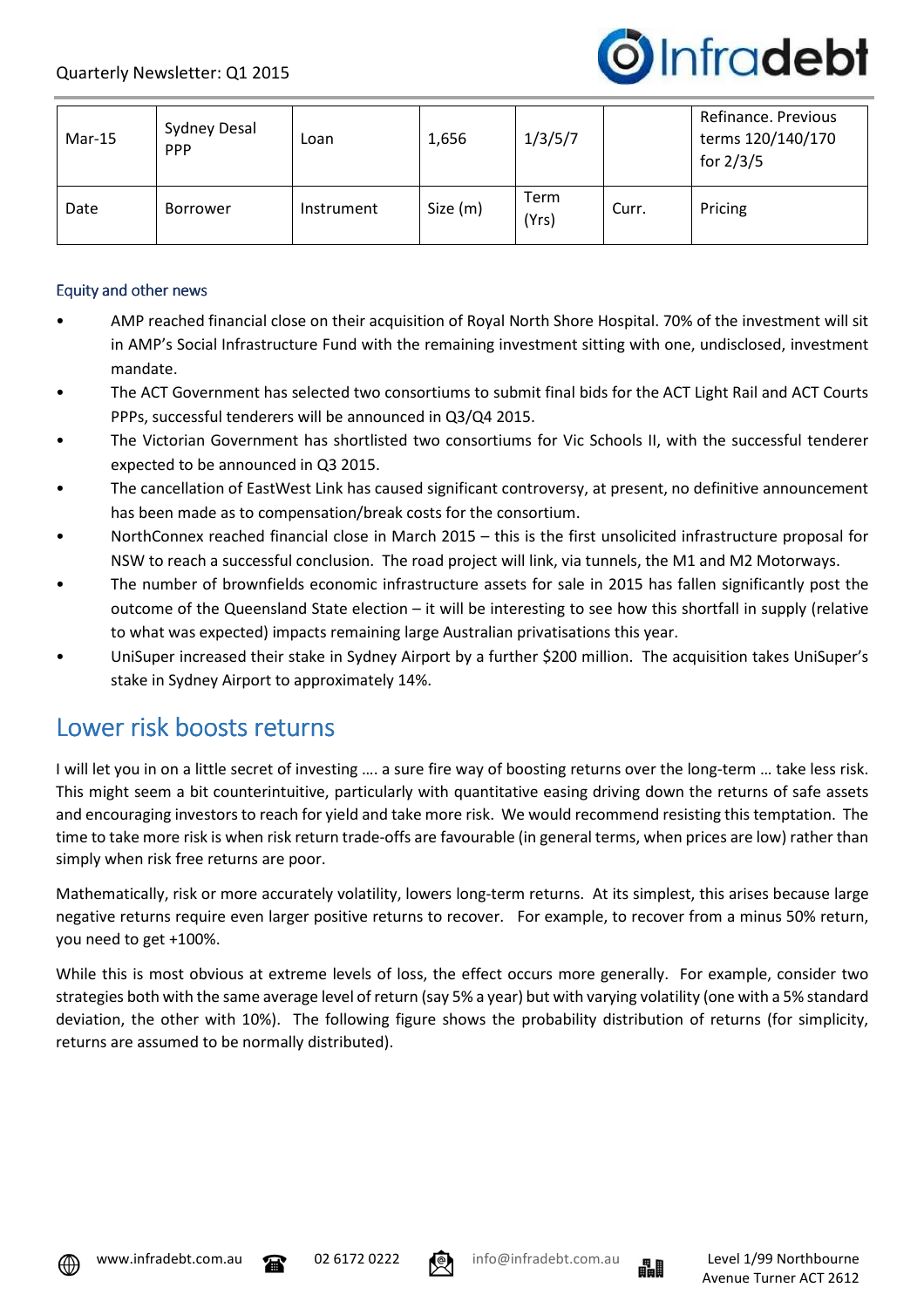



Now imagine you invest in one of these two strategies for 10 years. What are the characteristics of your average return over 10 years? Clearly the volatility of the average return over the 10 years will be much lower than the volatility in a single year. But if the average annual returns of each of the strategies is the same (5% in this case) surely the average 10 year return will also be equal.

No think again. Utilising Monte Carlo simulation, the lower risk strategy has a higher long term return. In fact, simply reducing risk has boosted long-term returns by 0.3% per annum.

|            | Average<br>Annual Return | Annual<br>Risk/Volatility | 10 Year<br>Risk/Volatility | 10 Year<br>Average<br>Return |
|------------|--------------------------|---------------------------|----------------------------|------------------------------|
| Strategy A | 5%                       | 5%                        | 1.6%                       | 4.9%                         |
| Strategy B | 5%                       | 10%                       | 3.2%                       | 4.6%                         |

This example is an illustration of a more general result, that the average compound return is:

$$
r\approx \bar{r}-\frac{1}{2}\sigma^2
$$

**Where** 

 $\bar{r}$  is the average single period return; and

σ is the standard deviation of the single period return.

Beyond the mathematical effect – a lower risk strategy is likely to be maintained or even be able to take more risk in adverse market conditions …. when expected returns are highest. By contrast, take too much risk – and you are more likely to change strategy or de-risk during market crisis. This a recipe for taking high risk when returns are bad (and hence suffering big losses) but then taking less risk during the following upswing (when market conditions are favourable).

When you look at the superannuation funds with the strongest 10+ year track records. The defining feature is much more often the smaller losses they suffered through the GFC, rather than outsized returns in the individual years since.

In conclusion – we would recommend you respond to today's unusual market circumstances by taking less risk not more. Great long term track records are built by avoiding severe losses/mistakes rather than by simply reaching for yield.





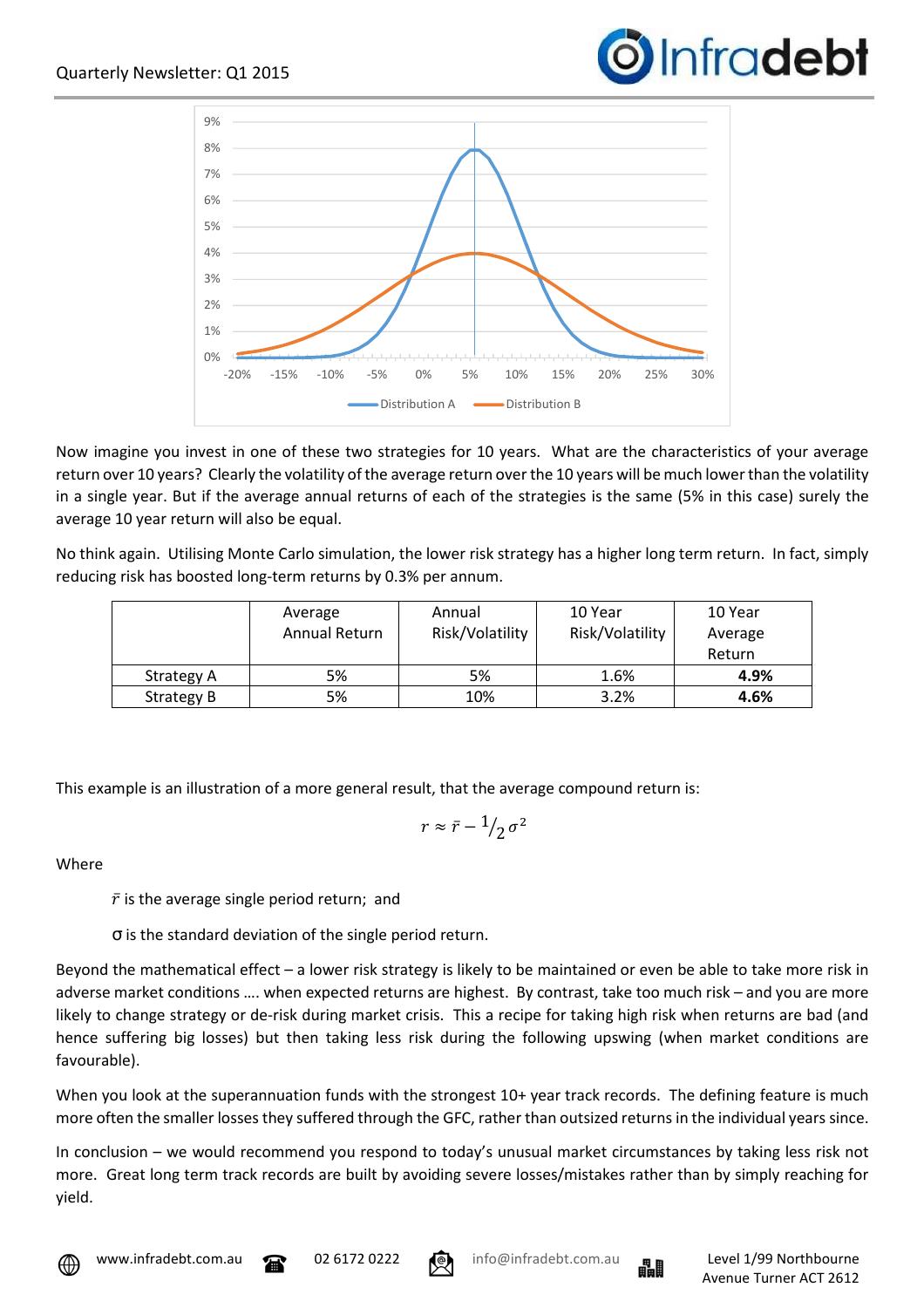

## Infrastructure and the long-term outlook for interest rates

Implications of Low Base Rates for Infrastructure Investors

In the various discussions I have being having with Infrastructure investors over past few months, one recurring discussion topic has been the extremely low level of base or risk free interest rates.

#### Why does it matter?

Infrastructure is often seen as a substitute for yield in investors' portfolios – i.e. an alternative to low risk defensive assets like cash and government fixed income in investors' portfolios.

Part of the attraction of infrastructure at the moment, and the record high prices of recent Australian core infrastructure transactions (and for that matter the gnashing of teeth amongst infrastructure investors at the cancellation of the former Newman government asset sales program), is that returns to traditional low risk sources of yield are so low.

The chart below shows the long term history of Australian 10 year government bond rates. Current yields of 2.5% are the lowest in the history I have been able to access (since 1969). This implies a zero real return (assuming inflation keeps within the 2-3% target band set by the RBA) before tax and fees. Post tax returns for superannuation investors will be negative. An unappetising prospect!



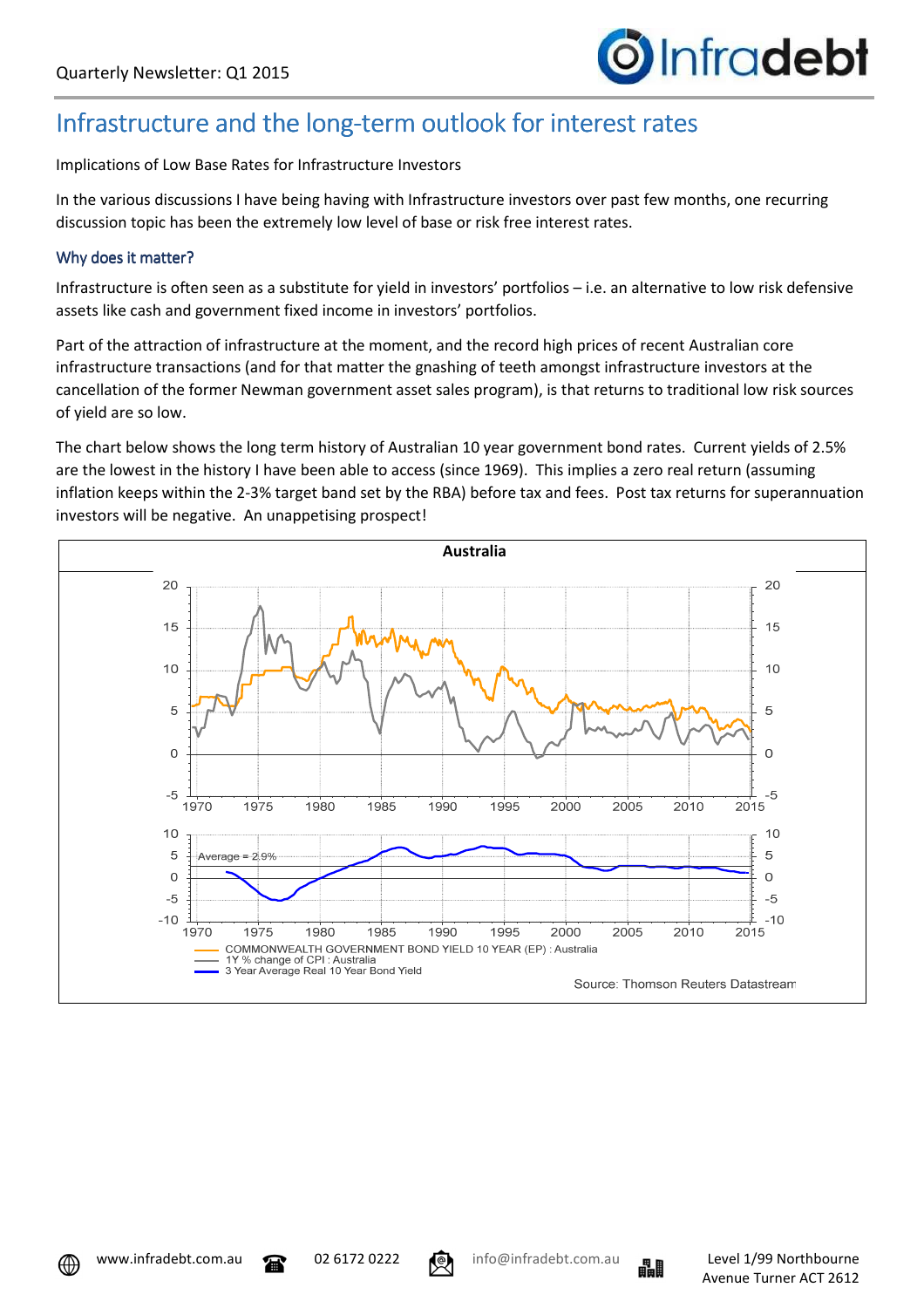



But this is also a prospect that raises a range of questions:

- Will such low real base rates persist (or could they get even lower)?
- How should portfolios be managed in light of low interest rates?

#### A long term forecast for interest rates

I am not going to make any short term forecast on bond rates. In the near term, the coming year or two, rates can clearly move up or down and there are a raft of market participants who spend their lives interpreting the various central bank statements and short term economic indicators to form a view on this. In this context, current forward interest rate markets are probably as good a guess as anyone's on what might happen in the short term. And in any case, most infrastructure investors are considering investments that last decades and so decisions don't turn on the short term path for rates.

The more interesting question is the longer term – what do we think interest rates will do over the next 10 or 20 years? Are the current low real interest rates a structural shift (and in that context the high real rates enjoyed by investors over the past 20-30 years are actually unusual) or should we expect, once the short term impact of recovering from the GFC and QE work their way out of the system, that markets will return to 'normal' and interest rates will revert to more normal levels.





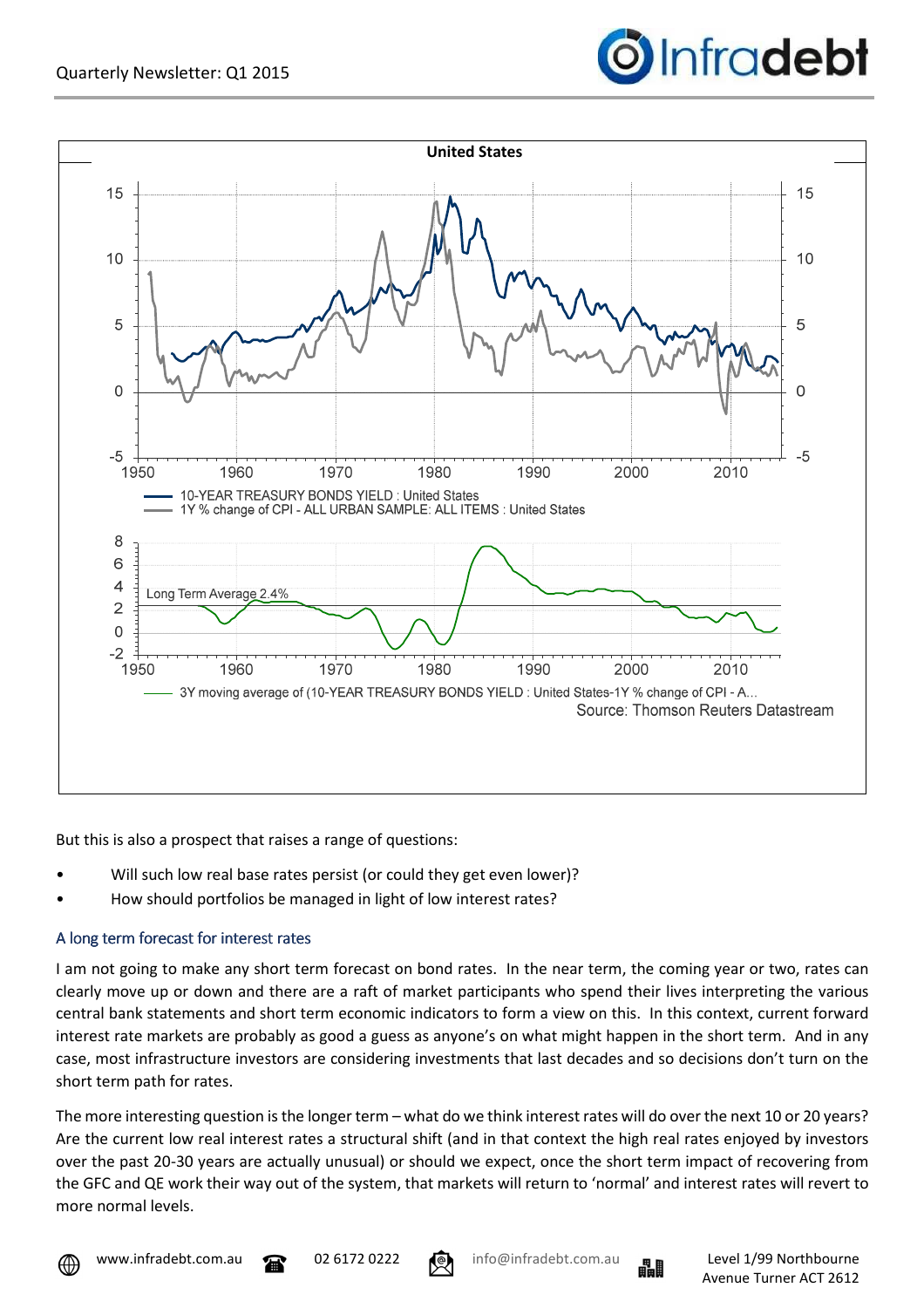# **O**Infradebt

As a sidebar to this, while market participants constantly talk about the recovery from the GFC, it was seven years ago – almost the length of a 'normal' economic cycle – and so either the recovery is incredibly slow or perhaps what is normal has shifted or even more confusingly, both.

Economic theory suggests that in the long term growth in the economy should match the nominal bond rates. The charts below illustrate these relationships for both Australia and the United States (where longer data is available).



#### **Australian 10 Year Bond Rates versus Nominal GDP Growth**





These charts show the relationship works pretty well – albeit recently both countries have had significantly lower bond rates than nominal GDP growth. This is particularly apparent in Australia where nominal GDP growth has been running at over 6% for the past decade (which is basically a mining boom/terms of trade story).



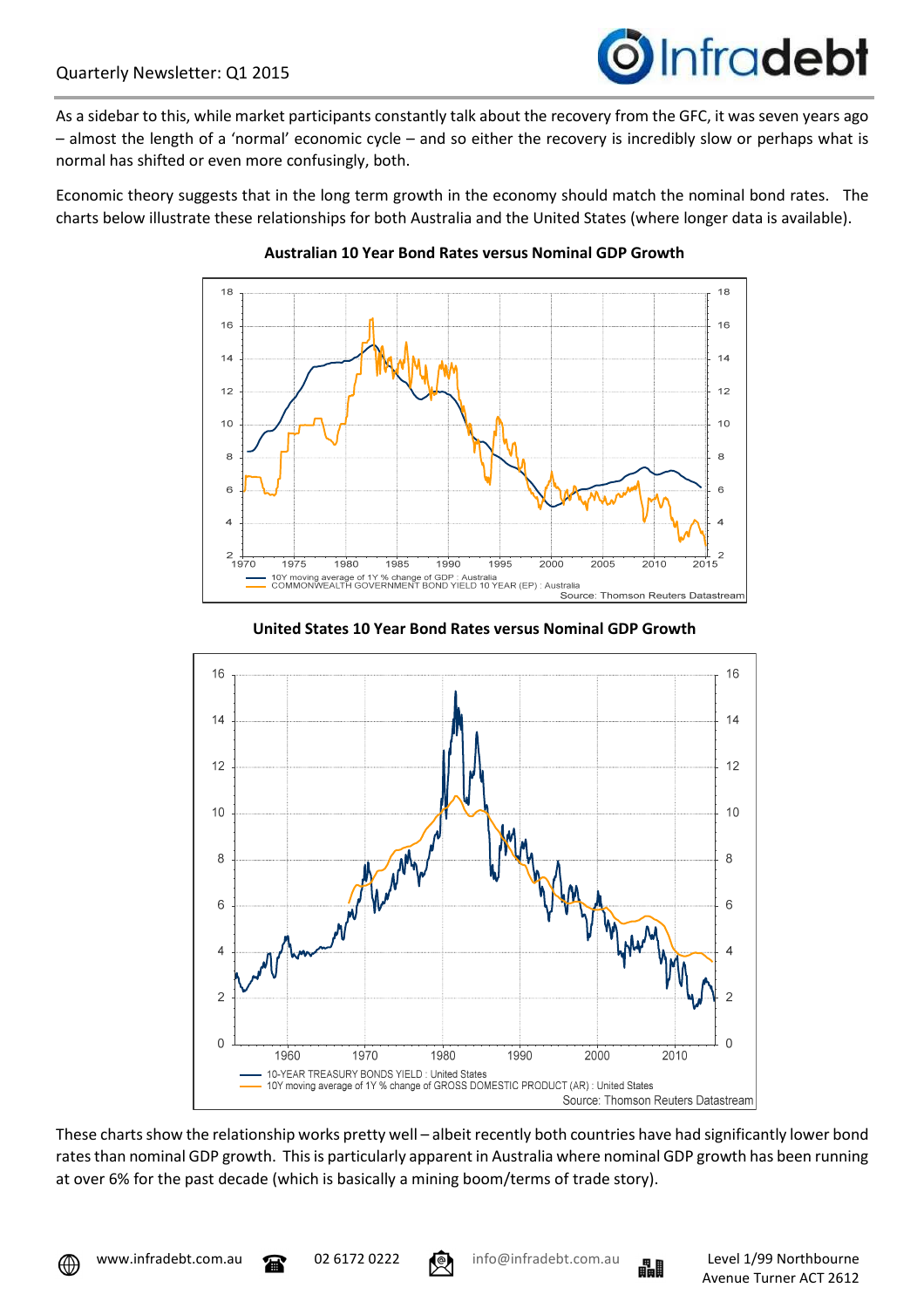

If you accept this relationship, that 10 year bonds should roughly equal nominal GDP growth, what does the future hold for nominal GDP growth?

Future real GDP growth in Australia is likely to be significantly lower than over the past couple of decades. Australia won't benefit from another mining boom. Population growth will be slower. There won't be the same benefit from increased female participation in the workforce. The following chart, extracted from a speech by Martin Parkinson last year, gives an interesting decomposition of these effects.

## Contributions to annual per capita income growth



My view is that real GDP growth will be weaker – probably in the 2%-3% range – rather than the 3%-4% which has been 'normal' for Australia over the past few decades. A key risk to this is productivity growth – which is assumed to match prior periods – and could easily disappoint.

Adding to this is inflation, which will probably track at 2-3% - albeit from a nominal GDP perspective it is likely to be at the lower end if you assume a continued reversal of the mining boom terms of trade effect.

This suggests a 4%-5% nominal GDP growth rate and by implication bond rate. This would be a real bond rate in the 2%-3% range. This is significantly higher than rates today – but in my view lower than the long term history of circa 3% real.

In the US both growth (probably 1.5%-2.5% real) and inflation (1-2%) will be lower suggesting a lower US 10 year bond rate in the 2%-3% range. And this isn't that controversial – US bond markets currently have a forward interest rate of around 2.5% from around 2020 onwards. It just takes a while to get there from current zero rates!

It is Australia where the gap between market views (which has cash rates getting back up to 3% in 2021 and basically tracking in the low 3% range from there) and the outlook for nominal GDP is most stark. To reconcile the two would require either much weaker expectations of economic growth or inflation.

The one factor, which is important, but doesn't figure in a nominal GDP growth based analysis is the high level of debt across the world at present. Debt, except when invested in productive capacity, is future consumption brought









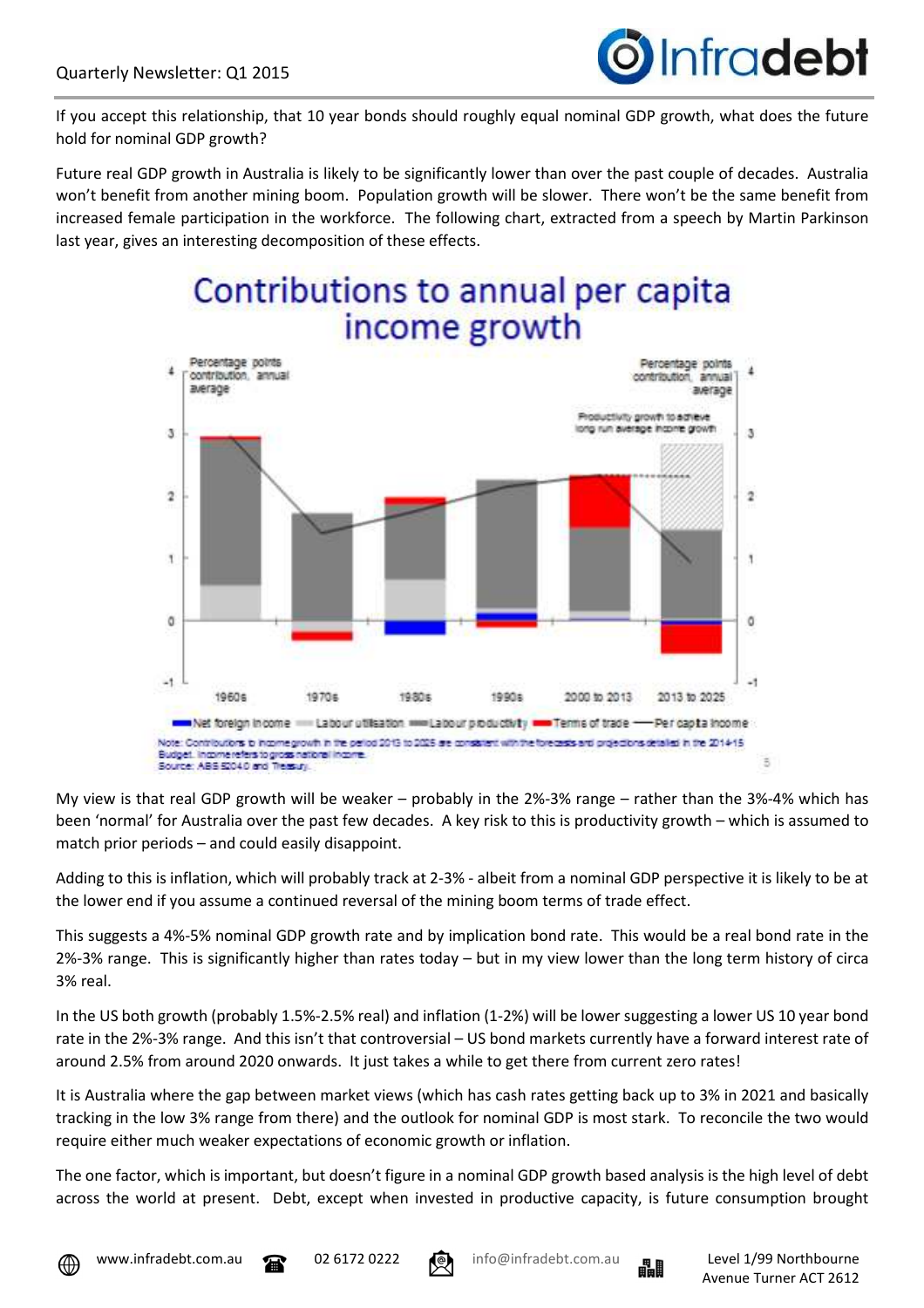

forward. The current debt overhang will be a drag on growth for a substantial period ahead. This, directly or indirectly, will be a cap on sharp rises in interest rates – as in the absence of defaults and write downs – many parts of the world cannot afford higher interest rates with today's debt burden (Japan, for example). All this suggests to me that the path for rates might be somewhat lower than a raw analysis of nominal GDP growth would suggest.

#### What does that mean for infrastructure investors?

Infrastructure is a long duration asset. A material share of the strong performance of infrastructure over the last decade is attributable to declining bond rates. If you believe rates will rise over the medium term, then this will be a drag the future performance of infrastructure assets from today's valuations. An exception to this is infrastructure debt, which in floating rate form, would benefit from a rise in rates.

Look under the hood. Interest rates have direct and indirect impacts on infrastructure valuations. Much of the focus has been on target equity returns and multiples. However, it is important to recognise that base rates have material impacts through the cash flow impact of debt costs.

While many investors talk of their 'discipline' by not reducing target equity returns in light of lower base rates, the reality is that their investment bankers (and managers) forecast the cost of debt service using market implied interest rates. While the front end of this might be locked in through interest rate hedging, the long-term is usually not. This creates a substantial inconsistency between a static equity hurdle and equity return forecasts that include the benefit of cheap debt service costs.

Be consistent. Whatever your view on base rates is – you should be consistent in terms of forecasts of inflation and, for patronage/economic infrastructure assets, revenue projections. In a world where bond rates remain low it seems highly likely that inflation and economic growth outcomes will be much lower than history.

A follow-on question from this discussion is whether low interest rates 'justify' the record EV/EBITDA multiples for recent Australian core infrastructure transactions …. but that's a question for another article.

## **Australian Yield Curve**

Whilst the Australian yield curve is not necessarily a news item, this chart has certainly given us (and the people attending investor presentations) pause for reflection and generated some animated discussion.